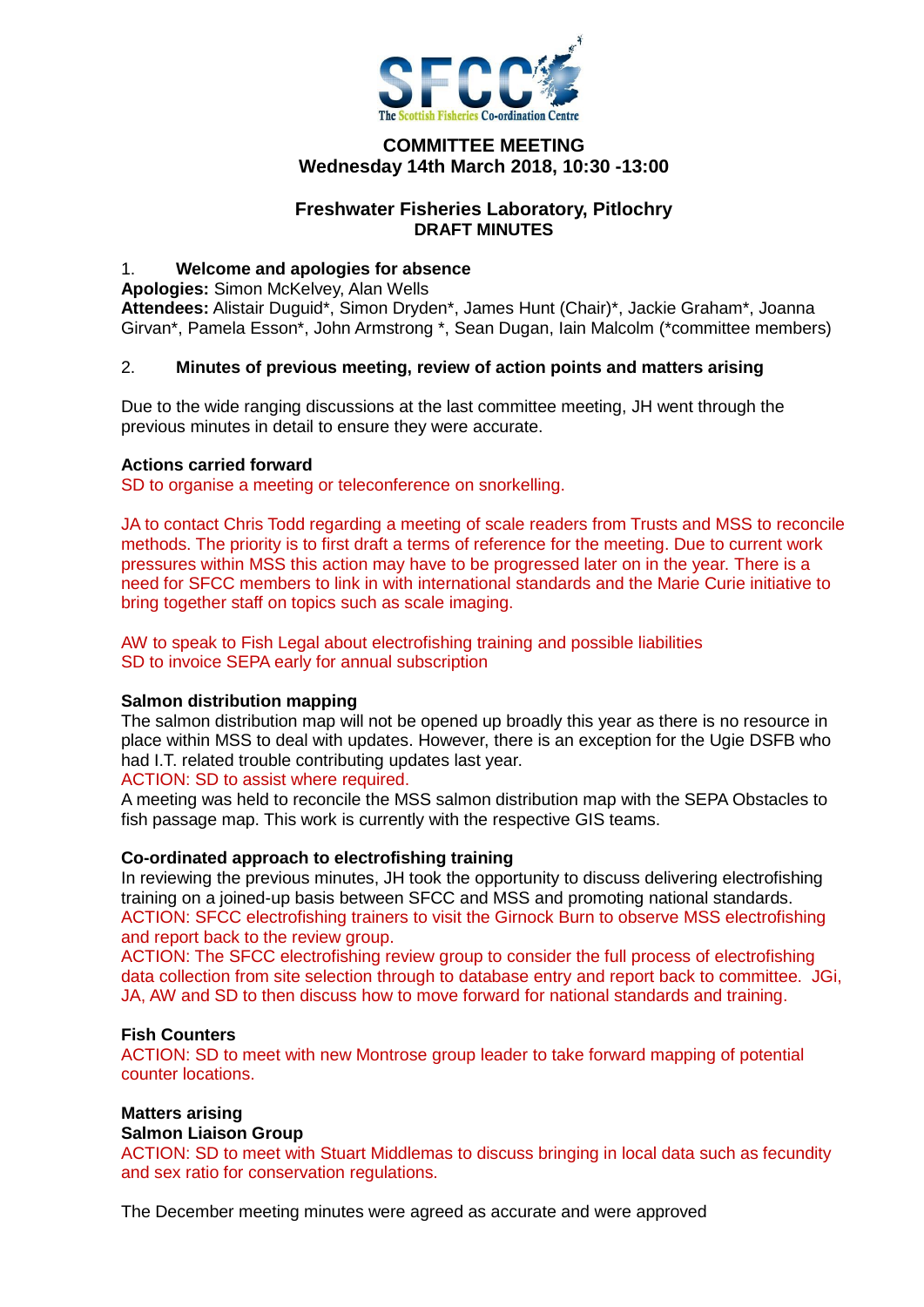# 3. **Chairman's report**

JH reported the following activities since the December committee meeting:

- General day-today line management of SFCC Manager
- Met with JGi to hand over chairmanship and discuss SFCC priorities going forward.
- Contributed to the SFCC article in the FMS annual review.
- Conducted SD's appraisal with Alan Wells
- Organised the annual biologist's meeting with SD
- Facilitated the SFCC accounts transfer over to FMS
- $\bullet$

# 4. **SFCC Manager's report for December-March**

SD provided a written summary for discussion with key work areas including:

- Joint working with FMS including news items and contribution to FMS annual review
- Service provision to SFCC members including mapping and database support
- Delivery of a mapping training course at Kyle of Sutherland Fisheries Trust for 7 attendees
- Organising the biologists' meeting with JH
- Contributing to the development of the Fisheries Management Plan Template
- Facilitating the supply of SFCC electrofishing data for national assessment
- Collating information on fish counters
- Facilitating data contributions by SFCC members for the following: ICES sea trout working group, Adaptive Management of Barriers in European Rivers and Queen Mary University of London.
- Facilitating the trial of the MSS FishObs data entry tool for 4 SFCC members
- Administering the Wild Fisheries Forum

ACTION: SFCC committee to continue to use and publicise the forum ACTION: SD to encourage members to contribute regularly

# 5. **SFCC 2018 objectives**

An objectives discussion document was circulated prior to the meeting. Committee provided positive feedback on the suggested objectives for the year with all objectives being agreed. SDr and SD are holding a FMPt meeting with SEPA on 27<sup>th</sup> of March. Thereafter the aim is to get 5 DSFB's to trial the salmon pressures tool.

Committee discussed the need for SFCC to aim for full membership coverage and in particular the need to get all Trusts contributing electrofishing data to the database. There are particular areas with a lack of electro-fishing data, particularly on the West Coast. Committee discussed the planned national electrofishing programme in summer 2018 and viewed this as a good opportunity to encourage non-member Trusts to contribute new data and become members. ACTION: JGi to consider approaching Flow Country, Lochaber and Loch Lomond Fisheries Trust about membership.

# 6. **Finance**

Committee agreed that the annual membership subscription is maintained at £1200 and agreed the budget proposed by JH

# 7. **SFCC Electrofishing Review**

JGi introduced the aims of the review and is intending to commence the work next week with the bulk of the work carried out before the end of June.

Some actions can be taken forward by email and some require face-to-face meetings.

There may also be a need to liaise more widely with others beyond the review group at a later stage.

ACTION: SD to ensure that Inverness College and SFCC are using the same version of the electrofishing manual and that it is changes to white pages (not yellow).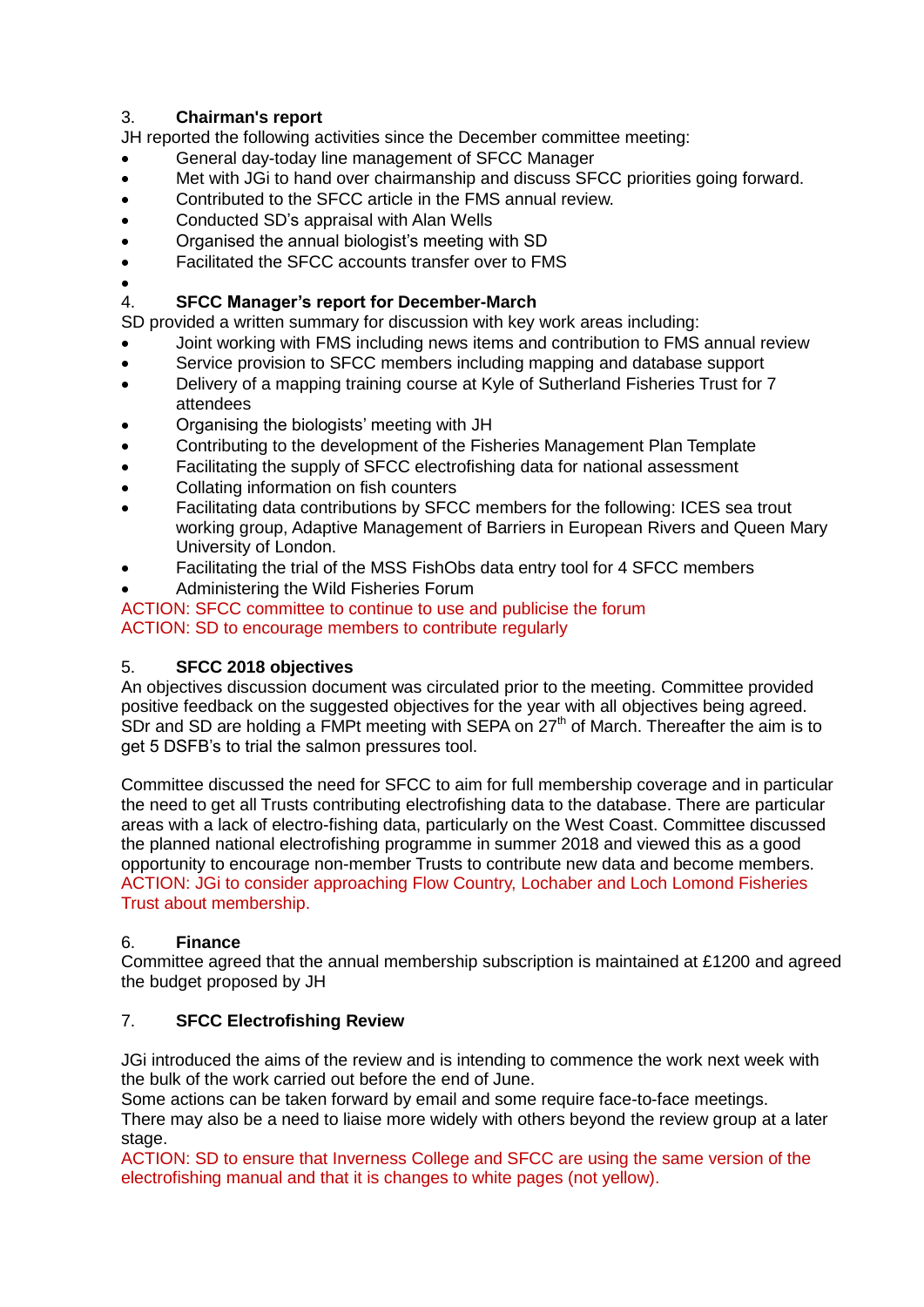Iain Malcolm (IM) (Marine Scotland Science) joined the meeting. IM suggested that SFCC should not have detail on survey design and power analysis in the training manual and suggested that it should only contain elements assessed in the exam. ACTION: Text on the basic principles of survey design to be added to the manual. ACTION: Further reading list to be updated within the manual with input from IM.

JGi encouraged Trusts to strive for excellence in electrofishing data collection and reporting. Trusts need to be able to compete with the likes of APEM and be in a position to comment on contractual work of others. IM mentioned that MSS could improve the insight and outputs from Trust's electrofishing work by providing model outputs and associated errors. MSS's juvenile models can be enhanced in future by the adoption of a rigorous survey design. These benefits are only available to SFCC members who have contributed data.

## 8. **National Electrofishing Programme 2018**

MSS have a long-term aim of developing a national juvenile assessment tool to complement the current adult-based conservation status assessment.

SDr outlined plans for a funded national electrofishing programme in summer 2018, with up to £192,000 potentially available for electrofishing in the next financial year. SNH have agreed in principal to provide £66,000 and there is an outstanding bid to SEPA to match with £66,000. Up to 27 geographical regions could be funded, within which there will be a strategic sampling design with 30 sites in 2018 (10 multi-pass and 20 single-pass) and up to £12,000 available per region. Potential funding would be based on 15 days of work at £800 per day including database entry. There may also be further sites to survey in SAC rivers.

Committee welcomed these proposals

#### **Database entry**

Committee then debated where best to enter and store this new data with the options being the SFCC database or the MSS Fish Observations (FishObs) database. Biologist members of committee felt that this project presented a potential opportunity to encourage non-members (such as Lochaber and Loch Lomond Fisheries Trust) to input data into the SFCC database and become members.

Flow Country Fisheries Trust, being a non-SFCC member will be asked to input the data into the MSS FishObs database. Most importantly, the data is entered into one of the two databases. Currently, the main impediment to the use of FishObs is that Trusts cannot access the database directly due to network restrictions to export their data back out. Data export would have to be done through MSS. AD and JG stressed the value of the SFCC database to its members in terms of the automated access to a range of outputs. Ideally in future FishObs would have an online login developed for SFCC members.

## **Freedom of Information**

Committee also debated issues around SFCC data held by MSS potentially being subject to Freedom of Information (FOI). If an FOI request was made, then it is up to Trusts to demonstrate that the data has a commercial value to prevent its release. ACTION: IM and AD to reconcile guidance provided to MSS and SEPA respectively on FOI.

ACTION: SFCC members to input data into SFCC database for 2018 national electrofishing programme. ACTION: Committee to further consider how non-SFCC members could best contribute data. ACTION: SD to circulate IM electrofishing talks from the biologists meeting to the membership.

## **Strategic Electrofishing Survey Design**

IM shared draft survey design maps with the Spey and Dee for comment. Some issues were identified such as very high altitude sites that are impractical to sample. The design is currently weighted by wetted areas and IM is now looking to weight it towards areas where salmon are present using the juvenile density model. By the end of March MSS plan to have draft sample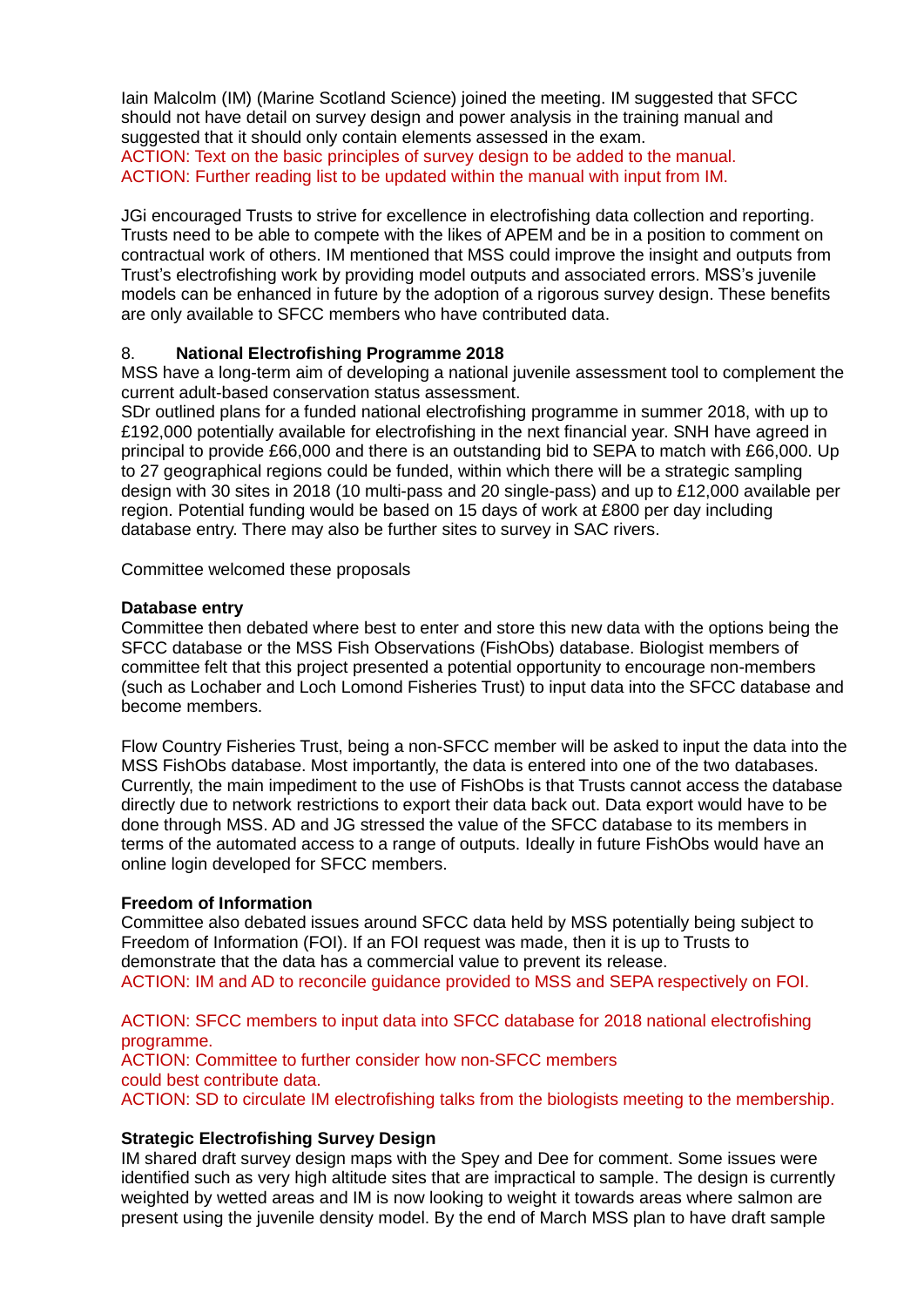designs available for all regions. A map (potentially using the SFCC online map), Google Earth link, and spreadsheet will be provided.

ACTION: IM to work with SD to put the points onto a web map with the Ordnance Survey basemaps.

The following process is intended:

- Trusts would then respond identifying any sites that cannot be accessed or fished safely, or sites that are above a barrier not currently identified in SEPA dataset.
- By end April/May consultation about designs is to be concluded.
- Data collection protocols and data storage requirements will then be issued by MSS

The design for each region is intended to include 130 sites in total over a 10 year period. Within the 10 year cycle there will be a 3 year rotation. Trusts can add additional samples to the 30 to meet local needs where local resources are available.

ACTION: IM to consider circulating multiple years of designs so Trusts can see further ahead.

Committee agreed upon the need to sell this approach to the Trusts and Boards and to approach them as soon as possible. It is unlikely that there will be scope for any major changes to the design. Implementing these new approaches to electrofishing site selection will provide more robust juvenile population assessments. A report is to be produced by the end of the current year around how juvenile models could be brought in to conservation status assessments.

AD noted that if SEPA are part funding then they may wish to have some input on the design such as coverage of baseline waterbodies.

ACTION: Electrofishing sub-group to be re-convened to update on this work and to provide a progress update on the national juvenile models. The SFCC electrofishing review group could also be scheduled to meet on the same day.

## 9. **2018 Biologists' Meeting Feedback**

Committee provided positive feedback on the  $20<sup>th</sup>$  annual meeting including the following key points:

- Very positive atmosphere.
- Good attendance from the Lab.
- Correct balance achieved between local and national contributions.
- Local 5 minute updates were again a highlight with good humour and tone.
- SFCC Members continue to value and appreciate the chance to come together each year.
- Invitation of Norwegian guest speaker was commended

## 10. **Date of next meetings:**

20<sup>th</sup> June, 10th October, 4<sup>th</sup> December

## 11. **AOB (SD left the meeting for these discussions)**

A request was made to committee from SD in writing to join the NASCO West Greenland Salmon Sampling Programme in 2018. Including travel time, this would amount to around 20 days. When not working on the sampling programme, SD could continue SFCC administration and general work through internet access and the use of the SFCC laptop. Committee discussed the allocation of days to SFCC as work time and as leave. The proposal to SD from committee (which he has agreed to) is that for the 20 day period, potentially 6 days cover weekends, leaving 14 working days, 10 of which will be registered to SFCC and 4 taken as leave. Within the 10 days registered to SFCC, SD will carry out SFCC working activities when not carrying out sampling and will maintain a blog. JGi to let members know about this arrangement closer the time.